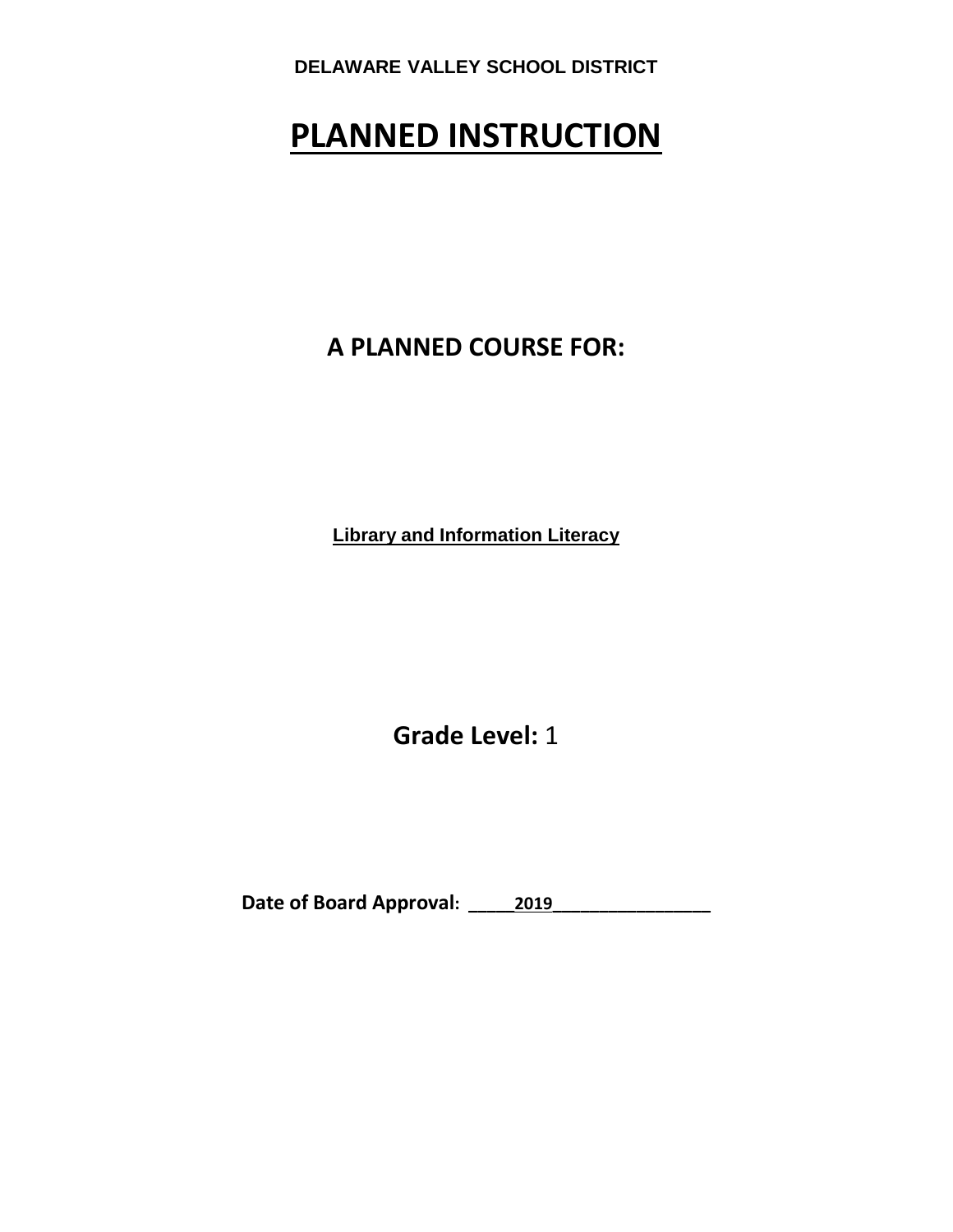# **Planned Instruction**

# **Title of Planned Instruction:** Library and Information Literacy

**Subject Area:** Library Skills **Grade(s):** 1st Grade

**Course Description:** This course is designed to ensure that students become information literate. Instruction is provided to foster competence in finding, evaluating, and using information in a variety of formats. This program also seeks to stimulate an interest in reading for both pleasure and information.

**Time/Credit for the Course:** 18 class periods (9 Hrs)

**Curriculum Writing Committee:** Rachel Goldstein and Heather Haupt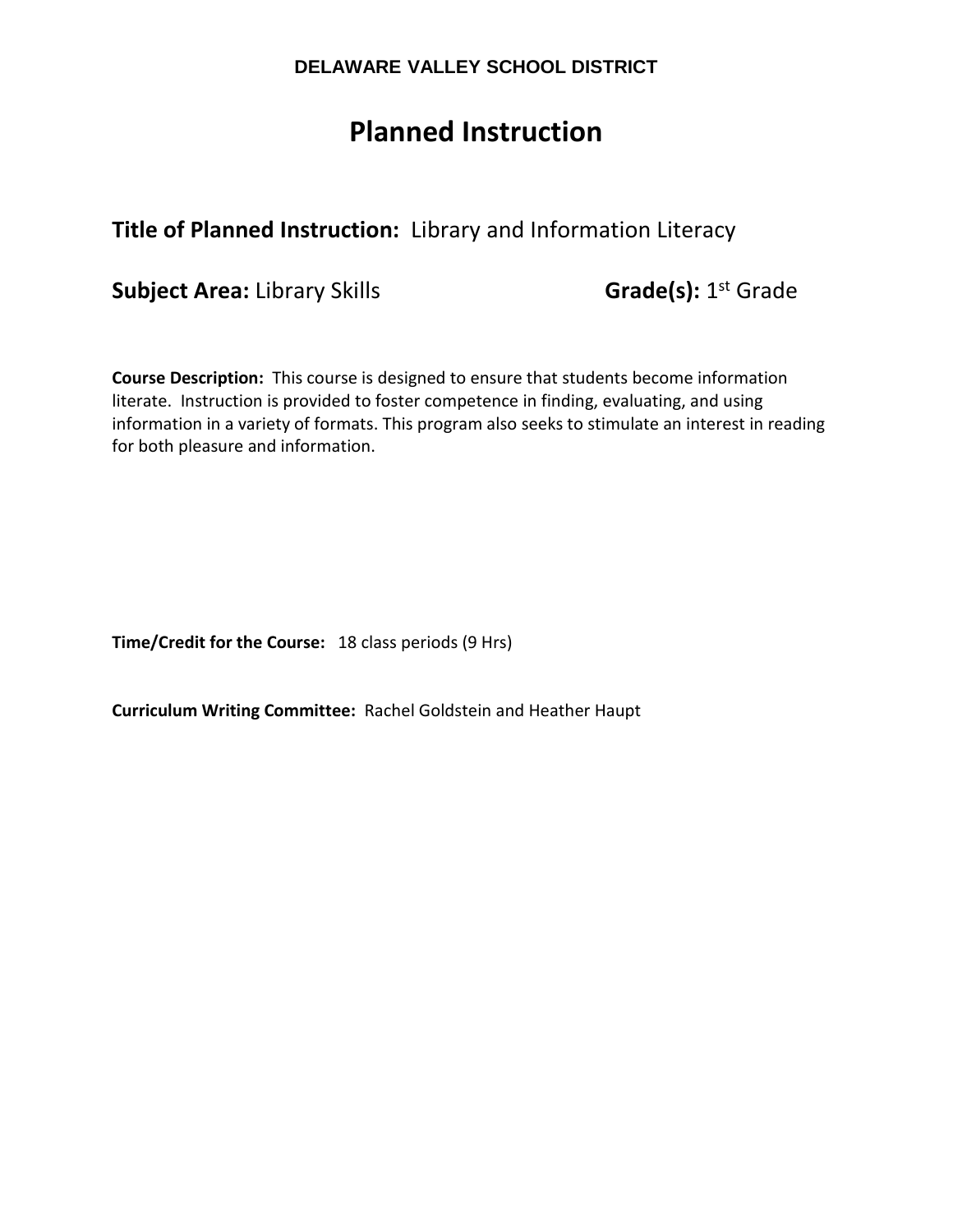# **Curriculum Map**

# **1. Marking Period One -Overview with time range in days:**

Identifying Text Features – 1 day

Selecting Informational Texts and Literary Non-Fiction – 1 day Selecting Literary Fiction – 1 day Describing Key Ideas and Details – 1 day Evaluating Sources and Using Digital Media – 1 day Demonstrating Technology Etiquette and Safety & Behaving as a Digital Citizen – 1 day Producing and Publish with Technology

# **Marking Period One –Goals:**

# **Understanding of:**

- Key ideas from a text
- Selecting literary non-fiction and information text
- Selecting literary fiction in a variety of genres
- Confirming understanding of text by asking and answering questions
- Web browser
- Similarities and differences among text, graphics, audio, animation, and video
- Proper technology etiquette
- Proper care of technology and equipment
- Produce and publish writing

# **2. Marking Period Two -Overview with time range in days:**

# **Research Process – 2 days**

Explaining Different Types of Text Evaluating Diverse Media Evaluating Arguments Identifying Literary Elements

# **Marking Period Two -Goals:**

# **Understanding of:**

- Fiction and non-fiction
- Illustrations and text
- Author details
- Character, setting, and events in a story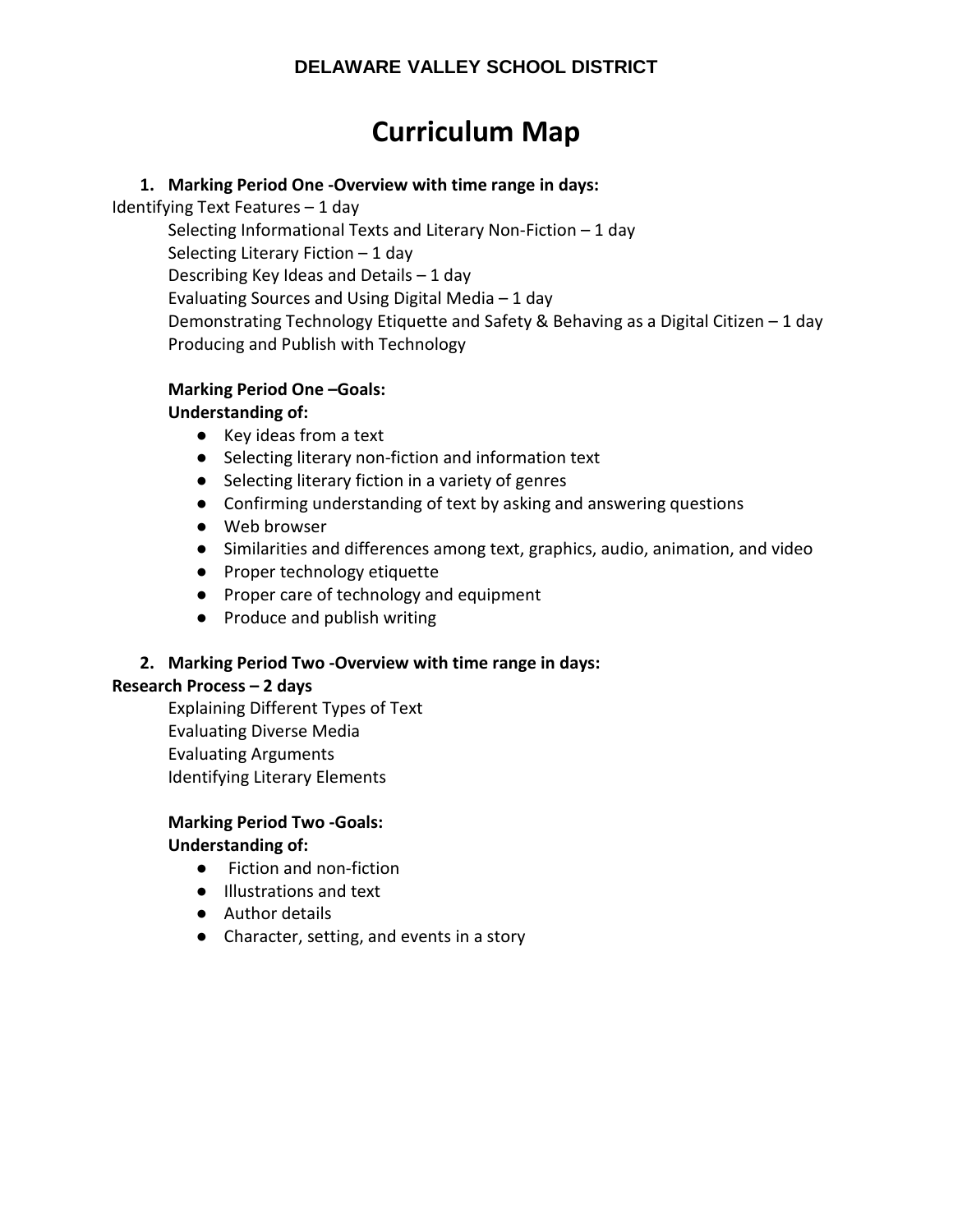# **UNIT: Basic Library Skills and Internet Safety**

# **Big Idea # 1: Responsible citizens use information ethically and productively in a global society.**

#### **Essential Questions:**

- How do responsible citizens use information ethically?
- How do responsible citizens use information productively in a global society?

#### **Concepts:**

- Demonstrating Technology Etiquette & Safety
- Behaving as a Digital Citizen
- Using Digital Media

#### **Competencies:**

- With prompting and support, demonstrate proper etiquette while using and handling technology (e.g., technology basic care).
- With prompting and support, answer questions about the importance of safe, legal and responsible use of technology.
- Demonstrate proper care of technology and equipment.
- With help and support, identify similarities and differences among text graphics, audio, animation and video.

# **Big Idea # 2: Critical thinkers actively and skillfully interpret, analyze, evaluate and synthesize information.**

#### **Essential Questions:**

- How do readers know what to believe in what they read, hear, and view?
- How does interaction with text provoke thinking and response?

#### **Concepts:**

● Evaluating Sources

#### **Competencies:**

● With help and support, use a web browser to locate content-specific websites

## **Big Idea # 3: Effective readers use appropriate strategies to construct meaning.**

#### **Essential Questions:**

- How do strategic readers create meaning from informational and literary text?
- What is this text really about?
- How do readers know what to believe?
- How does what readers read influence how they should read it?
- How does a reader's purpose influence how text should be read?

#### **Concepts:**

- Identifying Text Features
- Selecting Informational Texts & Literary Non-fiction
- Selecting Literary Fiction

#### **Competencies:**

- Identify text features to locate key facts or information in text.
- Independently locate and select literary non-fiction on grade level.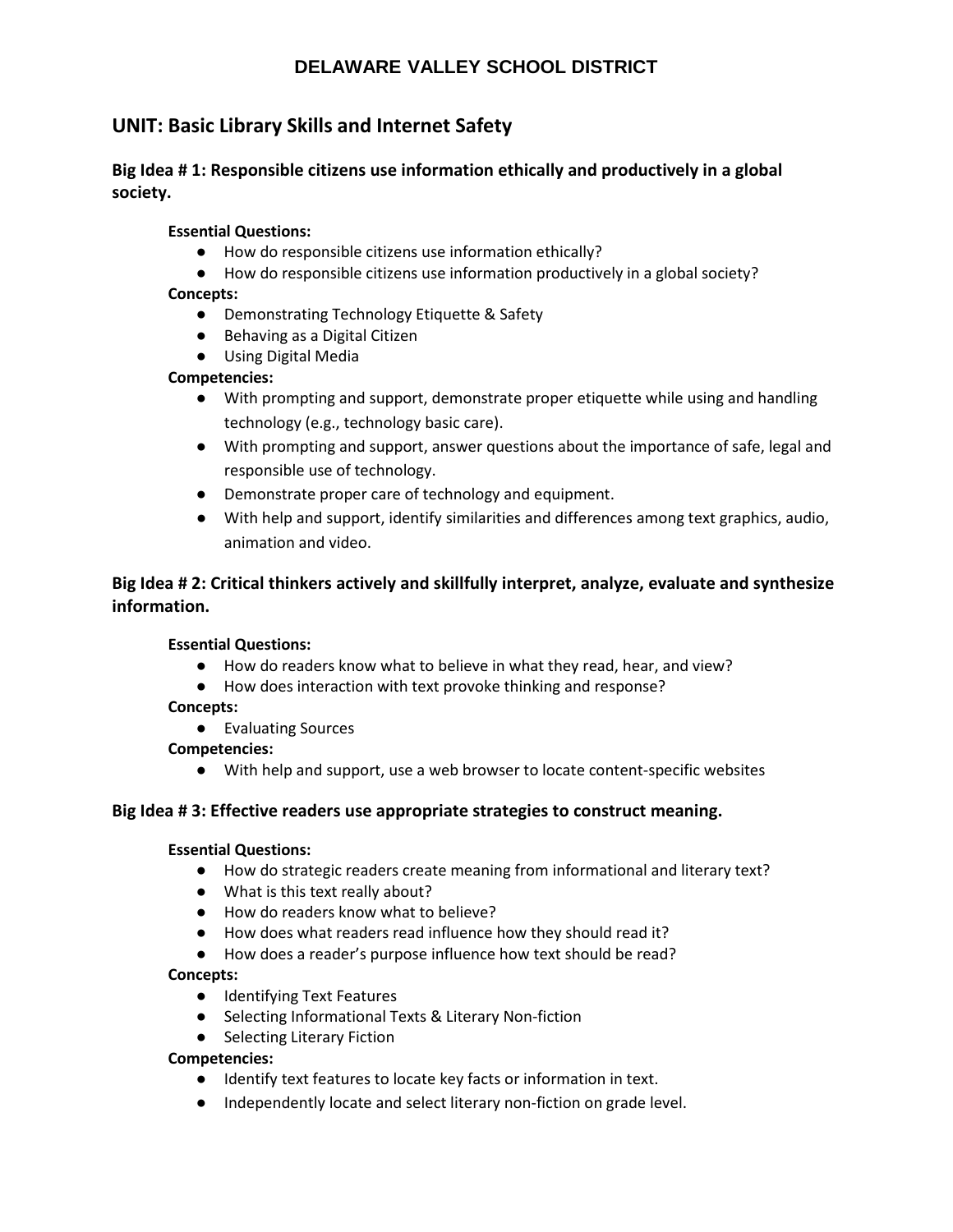- Independently, select grade-level-appropriate literature in variety of genres.
- Apply strategies to create meaning from literature.
- Read literature presented in any format to gain meaning by questioning, reflecting, responding and evaluating.

# **Big Idea # 4: Active listeners make meaning from what they hear by questioning, reflecting, responding, and evaluating.**

### **Essential Questions:**

- What do good listeners do?
- How do active listeners make meaning?
- How do active listeners know what to believe in what they hear?

#### **Concepts:**

● Describing Key Ideas and Details

#### **Competencies:**

● Confirm understanding of text read aloud or presented orally by asking and answering questions about key details.

# **UNIT: Effective Readers**

#### **Big Idea # 1: Effective readers use appropriate strategies to construct meaning.**

#### **Essential Questions:**

- How do strategic readers create meaning from informational and literary text?
- What is this text really about?
- How do readers know what to believe?
- How does what readers read influence how they should read it?
- How does a reader's purpose influence how text should be read?

#### **Concepts:**

- Evaluating Diverse Media
- Evaluating Arguments
- Explaining Different types of text
- Identifying Literary Elements
- Identifying Literary Elements

#### **Competencies:**

- Describe key ideas through illustrations and text.
- Identify details author uses to support points in text.
- Explain differences between fiction and non-fiction texts.
- Identify characters, setting and events that occur in the story and describe based on illustrations and details.
- Identify characters in stories read aloud or read alone.
- Identify similarities and differences among characters from different stories.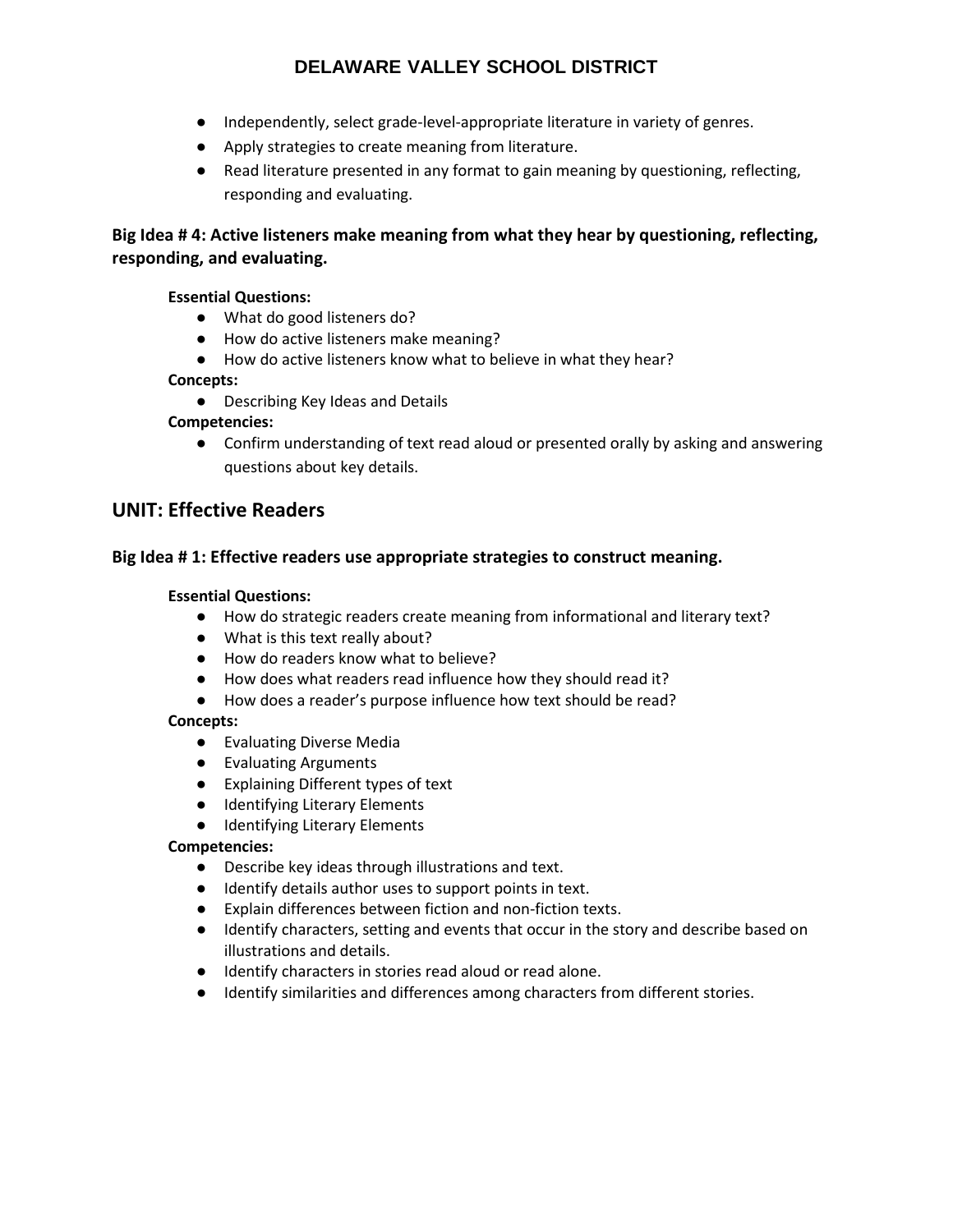# **Curriculum Plan**

## **Unit:** Basic Library Skills and Internet Safety **Time Range in Days:** 9 days

### **Standard(s):**

PA Core Standards for English Language Arts, Business, Computer and Information Technology Standards

### **Standards Addressed:**

CC.1.5.B, CC.1.2.E, CC.1.2.L, CC.1.3.K, C.C.1.1.A 15. 4.L, 15.3.M, 15.4.B, 15.4.K

**Overview:** Students will learn skills to enhance their library experience.

#### **Focus Question(s):**

- 1. What is a spine label/call number and its purpose?
- 2. How do you locate a book in the library using a spine label/call number?
- 3. What is poetry?

**Goals:** Students will learn the layout of the library and proper use of library technology.

#### **Objectives:**

- 1. Students will be able to locate and show where to find a specific book. (DOK 1 and DOK 2)
- 2. Students will be able to create a spine label for various authors. (DOK 4)
- 3. Students will be able to construct a short poem. (DOK 2)
- 4. Students will be able to find and locate poetry books. (DOK 1)
- 5. Students will be able to compare different types of poetry. (DOK 3)
- 6. Students will be able to show how to properly care for magazines. (DOK 2)
- 7. Students will be able to recognize and minimize the risks associated with connected technologies. (DOK 1)
- 8. Students will be able to use basic keyboard and iPad functions. (DOK 1)

## **Core Activities and Corresponding Instructional Methods:**

- 1. Direct instruction on the spine of a book, call numbers/spine label, and author's last name.
- 2. Class discussion and question and answer of various authors and what the call number would be.
- 3. Direct instruction on alphabetical order and how to arrange books on a shelf alphabetically by the call number/spine label.
- 4. Direct instruction of what is a beginning reader book. Teacher will show differences between different levels of picture books.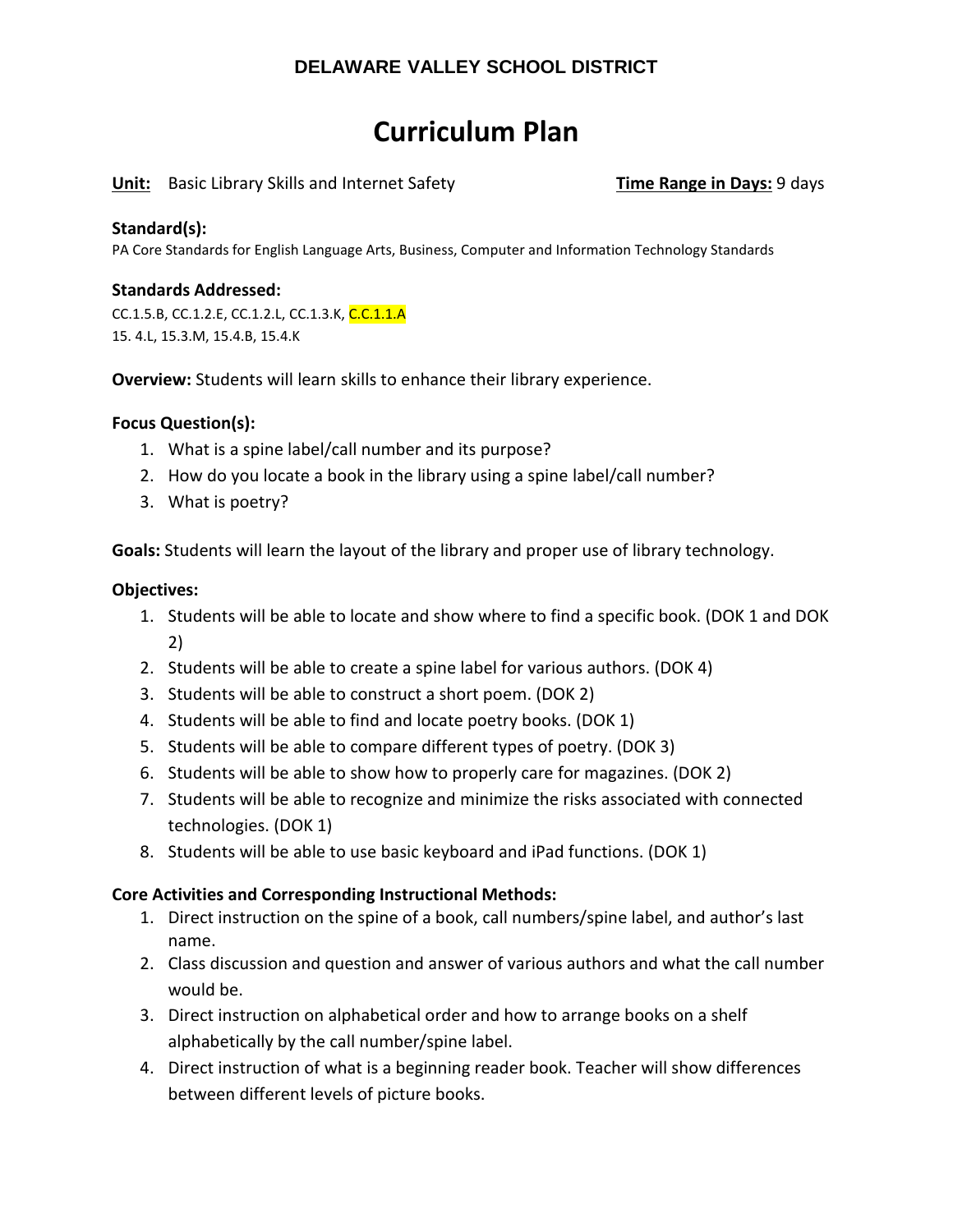- 5. Direct instruction on the location of books at an appropriate level.
- 6. Direct instruction on poetry books and authors. Direct instruction on the location and call number of poetry.
- 7. Direct instruction on creating an original couplet from a word list. Students will write or verbally create a two-line poem.
- 8. Direction instruction on proper care of magazines. Teacher will have various copies of magazines to share with students.
- 9. Students will navigate an e-zine using web browsers and complete activities.
- 10. Direct instruction on the three main risks of online behavior (inappropriate contact, inappropriate content, inappropriate conduct). Class will view "Faux Paw's Adventures in the Internet".
- 11. Direct instruction on the arrangement of a keyboard, use of a mouse, locating icons/apps, and the proper use of computers and iPads.
- 12. Students will use programs to enhance keyboarding skills and apps to enhance learning objectives.
- 13. Students will review the use of the web browser and how to use
- 14. Students will learn how to use new technology (i.e. Z-space, Google Cardboard, etc.)

# **Assessments:**

**Diagnostic:** observation and questions

**Formative:** questions and answers during direct instruction, teacher observation of locating books by author of their choice and their level

**Summative:** verbal questions from librarian, finding books by call number for leisure reading, creation of written or verbal poem

# **Extensions:**

- 1. Assign groups and give a list of authors for students to find titles.
- 2. Have students help those in need find books on their level.
- 3. Create additional couplets.

# **Correctives:**

- 1. Peer assistance to come up with the correct call number for an author.
- 2. Peer assistance to locate books at appropriate level.
- 3. Students work in groups to create a couplet.

**Materials and Resources:** various reading level picture books, various books to show various call numbers, whiteboard/chalkboard, various poetry books, word list for couplet, various magazines, online magazines (Cricketmag.com), online story First Grade's Forever, "Faux Paw's Adventures in the Internet", ikeepsafe.org, computers, internet, iPads, various programs and typing games, Z-space, Coding websites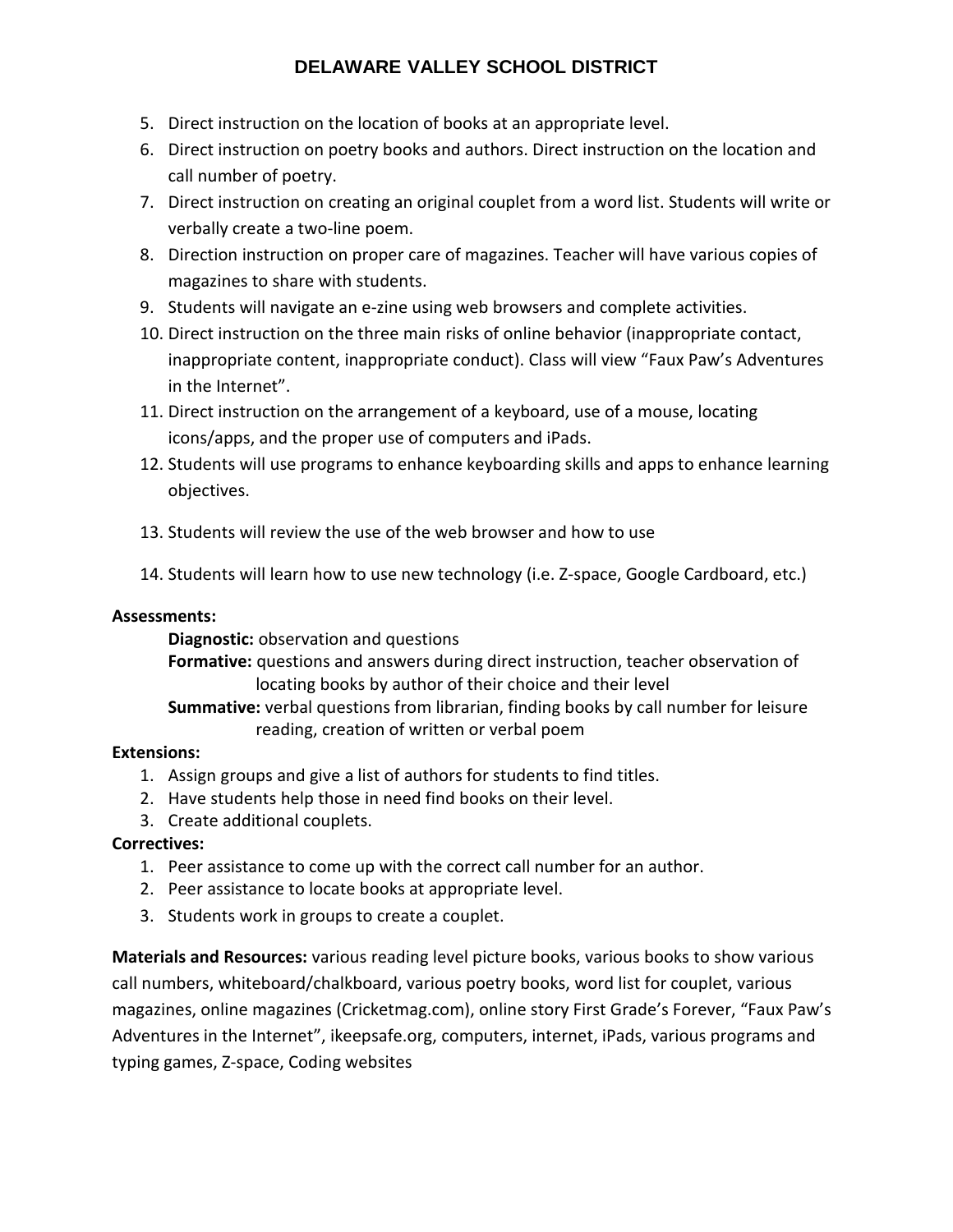# **Curriculum Plan**

**Unit: Effective Readers Time Range in Days: 9 days**

**Standard(s):** 

PA Core Standards for English Language Arts

## **Standards Addressed:**

CC.1.2.G, CC.1.2.H, CC.1.3.E, CC.1.3.G, CC.1.3.H, CC.1.4.U, CC.1.4.V

**Overview:** Students will learn about a variety of genres and various authors.

#### **Focus Question(s):**

- 1. What are the differences between fiction and non-fiction?
- 2. What is the difference between an author and an illustrator?

**Goals:** Students will develop an appreciation of various authors and a variety of genres.

#### **Objectives:**

- 1. Students will be able to differentiate between fiction and non-fiction. (DOK 3)
- 2. Students will be able to compare the writing styles of various authors. (DOK 3)
- 3. Students will be able to recognize different authors appropriate for their grade level. (DOK 1)
- 4. Students will be able to compare the lives and the books written by authors through biographies. (DOK 2)
- 5. Students will be able to investigate and analyze the lives and works of various authors and illustrators. (DOK 3 and DOK 4)

## **Core Activities and Corresponding Instructional Methods:**

- 1. Direct instruction of the difference between fiction and non-fiction. Examples of various titles and the classification of fiction or non-fiction with the class.
- 2. Emphasis and review the physical arrangement of fiction and non-fiction by the difference in call number.
- 3. Read titles by author in a variety of formats (online, audio, and traditional text).
- 4. Direct instruction on author websites and use available web activities for the authors.
- 5. Students will write a paragraph about their favorite author.